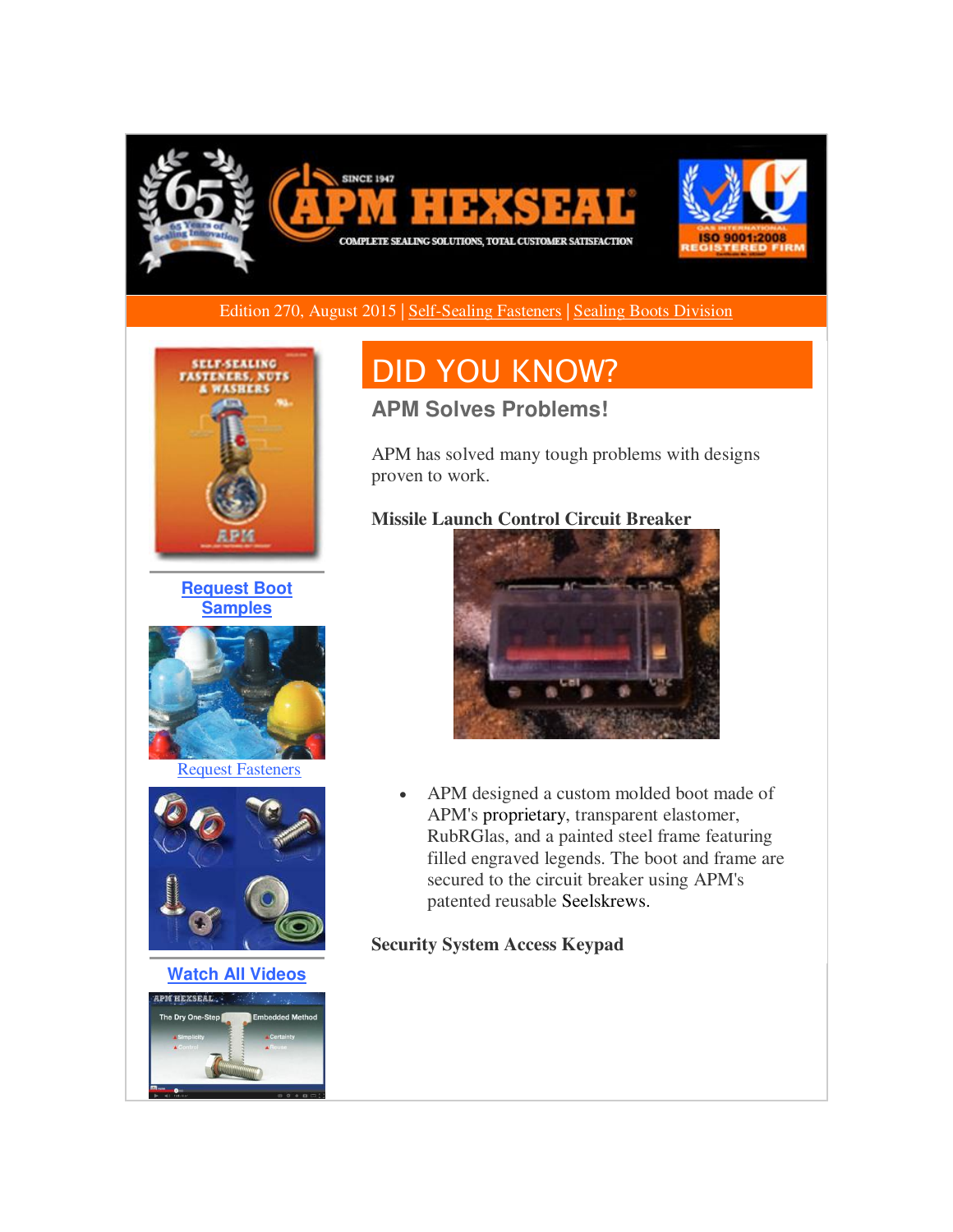

#### [Download Literature](http://r20.rs6.net/tn.jsp?f=001AWtCN9PGYxEVsKQdvlUR80jiijyp_sBasdjUYYlPWlo2vjli6KIo2J-wVYXFrfAqoRvlXMTAw2czjTcMjkE3H-Wf4GkmFX3tl_hA-uHwTYFkC0IjQHtIzGK-91TdrC8tccTRCdGPevBddRsSG3i796lssN_-DVMWpmKXeWEA6EN2CziaIRpxAAOecAm9xP7_CZhep_Qeqvsnfic7EbSzCYwtSL6oYBJpbfz92C_7B7uDnkOsAu-ILUsySCxajBuakjf9YErSaeXcN6hY1uf9EaQN7w-TlQ5TXdT5XG7w-QE-pbme6L41IzwDzhjbam2h_Mu1LGApfi4=&c=wQlWB-liuLxTGeLbaGgAM-XCnwChpc27ojt91lIvxB8piiyrzF9x1A==&ch=JqKUfu7Y-DD71Ybi9YoY4dTQTLoJao5-WWayGW5Re8Hq_c8DojVtHw==)





**Toll Free:**  800-498-9034

#### **Email:** [info@apmhexseal.com](mailto:info@apmhexseal.com)







 APM designed a fitted, single-piece custom colored seal molded from a specially formulated rubber with durable, recessed, high contrast switch legend markings.

#### **Food Processing Equipment**



 APM designed a unitary pushbutton switch seal assembly consisting of a durable fluorosilicone rubber boot encased in a stainless steel actuator housing.

## CASE STUDY